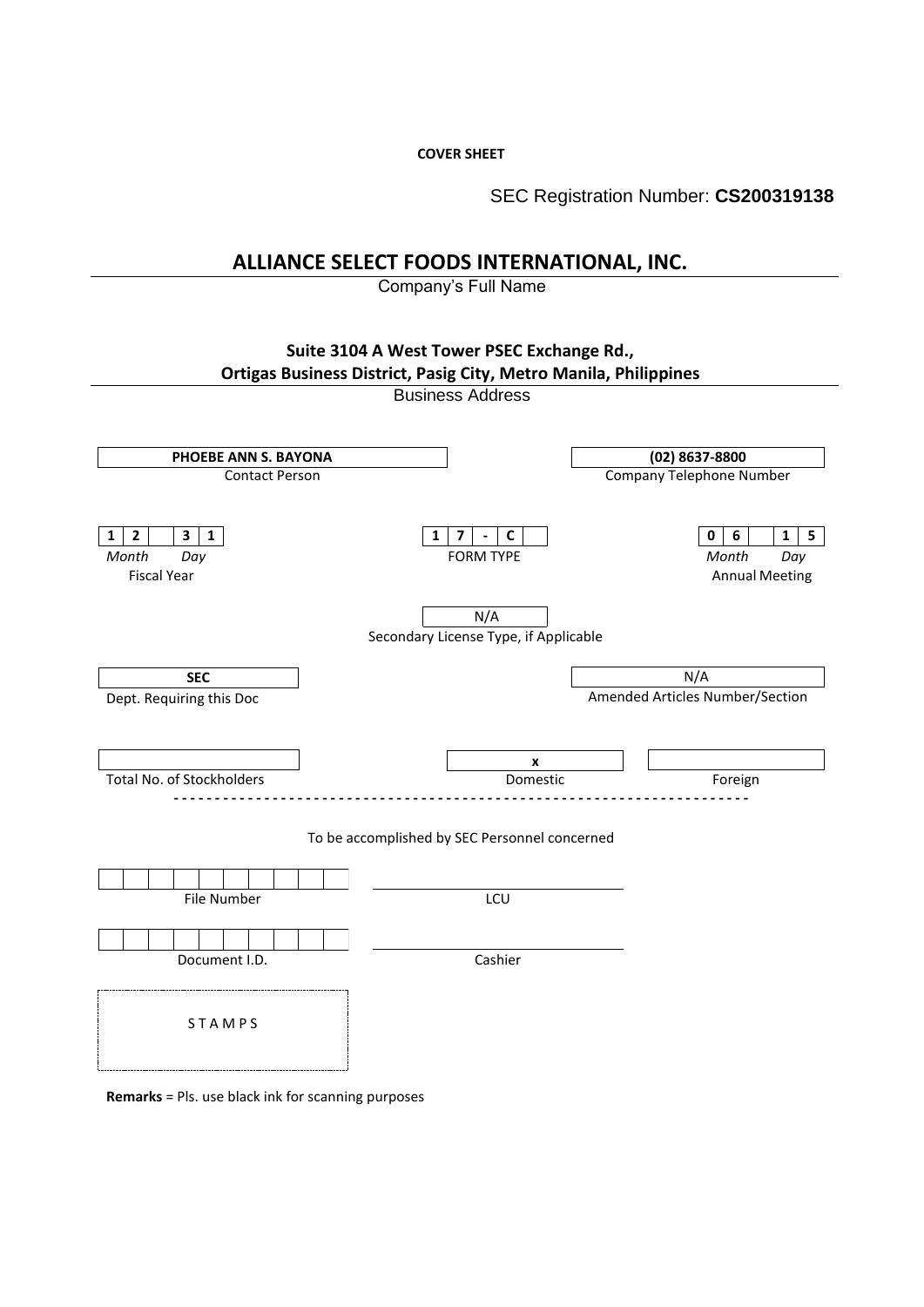## **SECURITIES & EXCHANGE COMMISSION**

## **SEC FORM 17-C**

# CURRENT REPORT UNDER SECTION 17 OF THE SECURITIES REGULATION CODE (SRC) AND SRC RULE 17.2(c) THEREUNDER

| 1.  | May 16, 2022                                                                                                                                      |    |                                           |                                                                                |
|-----|---------------------------------------------------------------------------------------------------------------------------------------------------|----|-------------------------------------------|--------------------------------------------------------------------------------|
|     | Date of Report (Date of earliest event reported)                                                                                                  |    |                                           |                                                                                |
| 2.  | SEC Identification Number CS200319138                                                                                                             | 3. | BIR TIN 227-409-243-000                   |                                                                                |
| 4.  | ALLIANCE SELECT FOODS INTERNATIONAL, INC.<br>Exact name of registrant as specified in its charter                                                 |    |                                           |                                                                                |
| 5.  | Pasig City, NCR, Philippines<br>Province, country or other jurisdiction<br>of incorporation                                                       |    | 6.<br><b>Industry Classification Code</b> |                                                                                |
|     | Suite 3104 A West Tower PSEC Exchange Rd., Ortigas Business District, Pasig City, Philippines<br>Address of principal office<br>Postal Code: 1605 |    |                                           |                                                                                |
|     | (02) 8637 8800<br>Registrant's telephone number, including area code                                                                              |    |                                           |                                                                                |
|     | <b>N.A.</b>                                                                                                                                       |    |                                           |                                                                                |
|     | Former name or former address, if changed since last report                                                                                       |    |                                           |                                                                                |
| 10. | Securities registered pursuant to Sections 4 and 8 of the RSA                                                                                     |    |                                           |                                                                                |
|     | <b>Title of Each Class</b>                                                                                                                        |    |                                           | Number of Shares of Common Stock<br>Outstanding and Amount of Debt Outstanding |
|     | <b>Common Stock</b>                                                                                                                               |    |                                           | 2,499,712,463                                                                  |
|     | <b>Amount of Debt Outstanding (As of December 31, 2021)</b>                                                                                       |    |                                           | US\$14,283,539                                                                 |
|     | Indicate the item numbers reported herein:                                                                                                        |    |                                           |                                                                                |

11. Indicate the item numbers reported herein: **Item No. 4: Resignation of Director/Officer**